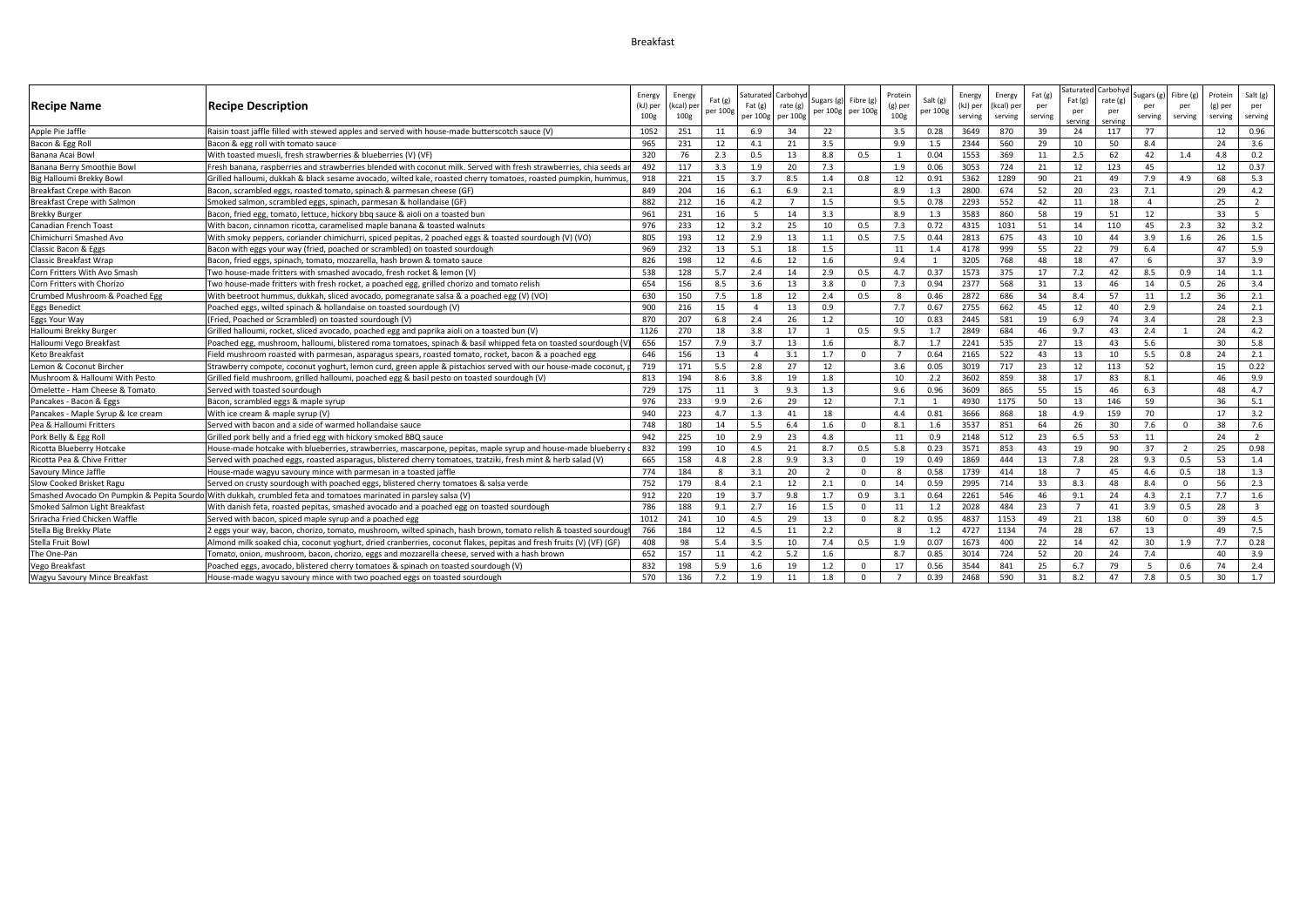## Starters

| <b>Recipe Name</b>                   | <b>Recipe Description</b>                                                                                            | Energy<br>(kJ) per<br>100 <sub>g</sub> | Energy<br>(kcal) per<br>100 <sub>g</sub> | $ext{f}$ (g)<br>per 100g | Fat (g) | $\therefore$ Saturated Carbohyd Sugars (g) Fibre (g) I<br>rate (g)<br>per 100g per 100g | per 100g per 100g |     | Protein<br>(g) per<br>100e | Salt (g)<br>per 100g | Energy<br>(kJ) per<br>serving | Energy<br>(kcal) per<br>serving | Fat (g)<br>per<br>serving | Fat(g)<br>per<br>serving | Saturated Carbohyd<br>rate (g)<br>per<br>serving | serving              | Sugars (g) Fibre (g) Protein Salt (g)<br>per | (g) per<br>serving serving serving | per  |
|--------------------------------------|----------------------------------------------------------------------------------------------------------------------|----------------------------------------|------------------------------------------|--------------------------|---------|-----------------------------------------------------------------------------------------|-------------------|-----|----------------------------|----------------------|-------------------------------|---------------------------------|---------------------------|--------------------------|--------------------------------------------------|----------------------|----------------------------------------------|------------------------------------|------|
| Bowl Chips & Aioli                   | Perfect for sharing, served with aioli (V) (VF)                                                                      | 868                                    |                                          |                          |         |                                                                                         |                   |     | 2.3                        | 0.12                 | 2865                          | 689                             |                           |                          | 55                                               | 3.3                  |                                              |                                    | 0.39 |
| Charcuterie Board for 2              | A selection of quality cured meats, roasted pumpkin, basil pesto, antipasto, pickled red cabbage, hummus, bread stid | 967                                    | 232                                      |                          |         |                                                                                         |                   |     | 8.9                        |                      | 5986                          | 1438                            | 99                        | 31                       | 82                                               | 27<br>$\mathcal{L}I$ |                                              |                                    | 12.5 |
| Classic Bruschetta                   | Fresh cubed tomato, red onion, danish feta and balsamic glaze on toasted sourdough (V)                               | 737                                    | 175                                      |                          |         |                                                                                         | 4.7               |     |                            |                      | 2762                          | 657                             |                           |                          | 90                                               | 17                   |                                              |                                    | 4.1  |
| Halloumi Chips                       | Served with a cheek of lemon                                                                                         | 1077                                   | 256                                      |                          |         |                                                                                         |                   |     |                            |                      | 2877                          | 685                             |                           |                          | 80                                               | 0.5                  |                                              |                                    | 11.2 |
| Pizza - Garlic Mozerella             | Hand-stretched with sea salt (v)                                                                                     | 1169                                   | 279                                      |                          |         |                                                                                         | 0.5               |     |                            |                      | 3236                          |                                 |                           | 10                       | 90                                               | 0.8                  |                                              | $\sim$                             |      |
| Pork Belly Bites                     | With Chilli Jam                                                                                                      | 892                                    | 213                                      |                          |         |                                                                                         |                   |     | 10                         | 0.66                 | 1792                          | 428                             | 23                        |                          | 36                                               |                      | 0.5                                          |                                    |      |
| Pumpkin & Cumin Sweet Potato Soup    | House-made, served with toasted sourdough and butter                                                                 | 423                                    |                                          |                          |         |                                                                                         |                   | 0.5 | 2.6                        | 0.34                 | 151                           |                                 |                           |                          | 38                                               |                      |                                              | 9.4                                |      |
| Roasted Tomato & Garlic Soup         | House-made, served with toasted sourdough and butter                                                                 | 357                                    | 85                                       |                          |         |                                                                                         |                   |     |                            |                      | 1401                          | 334                             |                           |                          | 46                                               |                      | 0.5                                          | 8.3                                |      |
| Smoked Salmon Bruschetta             | Fresh cubed tomato, red onion, danish feta, sliced smoked salmon & fresh rocket                                      | 604                                    | 144                                      |                          |         |                                                                                         |                   |     |                            | 0.98                 | 1480                          | 252                             |                           | 2.9                      | 41                                               |                      |                                              |                                    | 2.4  |
| Smokey Bacon & Cheese Arancini balls | With warm blue cheese sauce                                                                                          | 835                                    |                                          |                          |         | 0.6                                                                                     | 0.b               |     |                            |                      | 1879                          |                                 |                           | 6.9                      |                                                  |                      |                                              |                                    | 10.3 |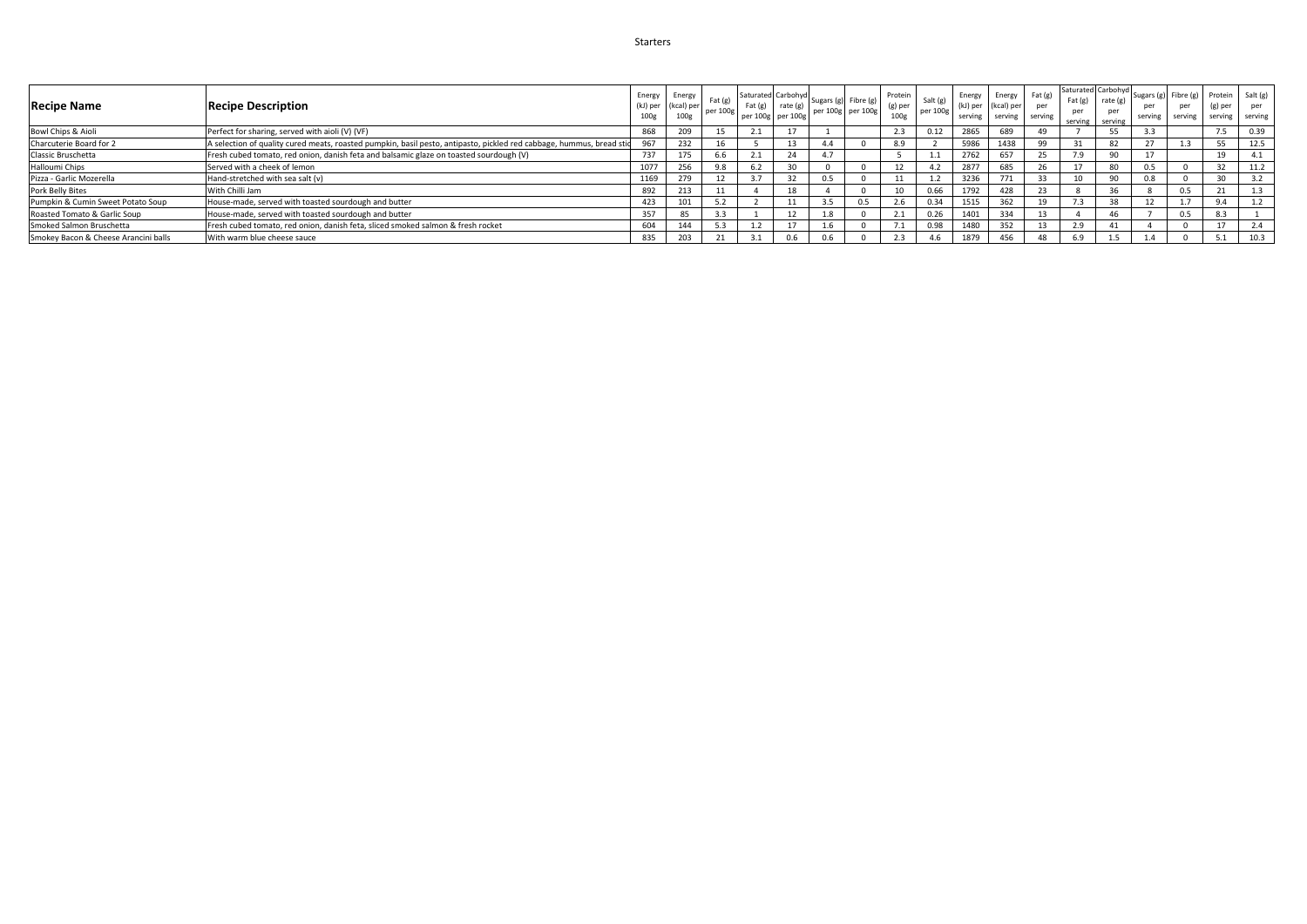## Burgers, Sandwiches & Wraps

| <b>Recipe Name</b>                         | <b>Recipe Description</b>                                                                                             | Energy<br>(kJ) per<br>100g | Energy<br>(kcal) per<br>100g | Fat(g)<br>per 100g | Fat $(g)$ | Saturated Carbohyd<br>rate (g)<br>per 100g per 100g | Sugars (g) Fibre (g) | per 100g per 100g | Protein<br>(g) per<br>100g | Salt (g)<br>per 100g | Energy<br>(kJ) per<br>serving | Energy<br>(kcal) per<br>serving | Fat (g)<br>per<br>serving | Saturated Carbohy<br>Fat(g)<br>serving | rate (g<br>serving | serving | Sugars $(g)$ Fibre $(g)$<br>per<br>serving | Protein<br>(g) per<br>serving | Salt (g)<br>per<br>serving |
|--------------------------------------------|-----------------------------------------------------------------------------------------------------------------------|----------------------------|------------------------------|--------------------|-----------|-----------------------------------------------------|----------------------|-------------------|----------------------------|----------------------|-------------------------------|---------------------------------|---------------------------|----------------------------------------|--------------------|---------|--------------------------------------------|-------------------------------|----------------------------|
| Beef Brisket Burger w Chips                | BBQ beef brisket with dry slaw & pickled red onion                                                                    | 687                        |                              | 6.8                |           | 19                                                  | 2.6                  |                   | 6.7                        | 0.35                 | 2689                          | 641                             | 27                        |                                        | 74                 |         |                                            |                               |                            |
| BLT on sourdough w chips                   | Toasted, with bacon, lettuce, tomato and aioli                                                                        | 920                        | 220                          |                    |           | 19                                                  | 1.4                  |                   | 6.4                        |                      | 5197                          | 1245                            | 75                        | 25                                     | 107                | 7.8     |                                            | 36                            | 5.8                        |
| Chicken & Bacon Sandwich w Chips           | Toasted, with lettuce, tomato & honey mustard dressing                                                                | 770                        | 183                          |                    |           | 19                                                  | 1.9                  |                   | 9.4                        |                      | 4503                          | 1073                            | 45                        | 13                                     | 111                |         |                                            |                               | 6.3                        |
| Chicken Burger w Chips                     | Sliced chicken, avocado, tomato, baby cos lettuce, sliced cheese & aioli                                              | 798                        | 191                          |                    | 19        |                                                     |                      |                   | 9.2                        | 0.74                 | 3473                          | 830                             | 44                        | 8.2                                    | 69                 | 5.2     |                                            |                               | 3.2                        |
| Chicken Caesar Burger w Chips              | Bacon, baby cos lettuce, grilled chicken, fried egg, parmesan cheese and caesar dressing                              | 934                        | 224                          |                    |           | 17                                                  |                      |                   | 10                         |                      | 4110                          | 984                             | 57                        | 15                                     | 74                 | 6.2     |                                            | 45                            | 47                         |
| Chicken Schnitzel BLAT w Chips             | Chicken schnitzel with bacon, smashed avocado, tomato, baby cos lettuce & honey mustard sauce                         | 788                        | 188                          | 8.9                | 2.4       | 20                                                  | 3.3                  |                   | 7.4                        | 0.9                  | 4256                          |                                 | 48                        | 13                                     | 106                | 18      | 0.5                                        |                               | 4.9                        |
| Club Sandwich with Chips                   | With sliced chicken, tomato, ham, bacon, smashed avocado, baby cos lettuce and seeded mustard mayo                    | 929                        | 223                          |                    |           | 17                                                  |                      |                   | 8.6                        |                      | 4641                          | 1111                            | 66                        | 25                                     | 86                 | 6.5     |                                            |                               | 5.5                        |
| Cornflake Crumbed Chicken Burger w Chips   | With slaw, bacon and chipotle mayo                                                                                    | 996                        | 237                          |                    |           | 27                                                  | 2.2                  |                   | 8.9                        | 0.69                 | 6222                          | 1484                            | 66                        | 13                                     | 167                | 11      |                                            |                               |                            |
| Fish Burger w Chips                        | Crispy battered fish with lettuce & creamy tartare sauce                                                              | 928                        | 222                          |                    |           | 21                                                  |                      |                   | 5.5                        | 0.6                  | 3294                          | 788                             | 45                        | 5.3                                    |                    | 3.7     |                                            | 20                            |                            |
| House Wagyu Burger w Chips                 | With smoky bacon & onion jam, baby cos lettuce, fresh tomato, cheese & aioli                                          | 1025                       | 246                          |                    | 3.4       | 18                                                  | 2.6                  |                   | 7.2                        | 0.51                 | 5368                          | 1288                            | 85                        | 18                                     | 94                 | 13      |                                            | 38                            | 2.7                        |
| Lamb Pita w Chips                          | With grilled halloumi, tomato, onion, spinach & honey mustard dressing                                                | 652                        | 156                          |                    |           |                                                     | 2.4                  |                   | 6.5                        |                      | 2674                          | 638                             | 29                        | 6.8                                    | 68                 | 9.7     |                                            | 26                            | 4.3                        |
| Panko Crumbed Mushroom Burger w Chips      | With beetroot relish, tomato, baby cos lettuce, smashed avocado & basil pesto mayo (V) (VO)                           | 721                        | 172                          |                    |           | 22                                                  | 2.9                  |                   | 4.3                        | 0.42                 | 3614                          | 862                             | 38                        | 8.8                                    | 109                |         | 0.5                                        | 22                            |                            |
| Pesto Chicken Sandwich w Chips             | Toasted, with sliced chicken, tomato, lettuce, cheese & basil pesto mayo                                              | 690                        | 164                          |                    | 1.6       | 20                                                  | 1.3                  |                   | 7.8                        | 0.77                 | 3674                          | 873                             | 30                        | 8.3                                    | 109                | 6.7     |                                            | 42                            |                            |
| Pork Belly Burger w Chips                  | Crispy pork belly strips with purple slaw, pickles, garlic aioli & chilli caramel sauce on a lightly toasted milk bun | 950                        | 227                          |                    | 2.4       | 23                                                  | 4.1                  |                   | 5.7                        | 0.58                 | 4564                          | 1091                            | 59                        | 11                                     | 112                |         |                                            | 27                            | 2.8                        |
| Pulled Pork Burger w chips                 | With dry slaw mix, sliced cheese & a chipotle hollandaise sauce                                                       | 772                        | 184                          | $\Omega$           |           | 20                                                  |                      |                   | 5.5                        | 0.71                 | 3221                          | 769                             | 38                        | 8.8                                    | 84                 | 17      | 0.8                                        | 23                            |                            |
| Quinoa & Sweet Potato Vegan Burger w chips | With smashed avocado, red onion, tomato, baby cos lettuce and vegan aioli (VF) (V)                                    | 724                        |                              |                    |           | 22                                                  | 2.8                  |                   | 3.5                        | 0.3                  | 3512                          | 838                             | 38                        | 5.4                                    | 106                |         |                                            |                               | 1.5                        |
| Sriracha Fried Chicken Burger w chips      | With bacon, smashed avocado, tomato, baby cos lettuce & aioli                                                         | 774                        |                              | 9.3                |           | 19                                                  |                      |                   | 6.4                        | 0.67                 | 4414                          | 1054                            | 53                        | 14                                     | 107                | 8.6     |                                            |                               | 3.8                        |
| Steak Sandwich w Chips                     | With cheese, tomato, lettuce, balsamic beetroot relish & hickory smoked bbg sauce                                     | 681                        |                              |                    |           | 23                                                  |                      |                   | 6.9                        | 0.57                 | 3509                          | 833                             | 25                        |                                        | 117                |         |                                            |                               |                            |
| Wagyu Cheeseburger w Chips                 | House-made wagyu patty, cheese, pickles, mustard & tomato sauce                                                       | 878                        | 210                          |                    |           | 19                                                  |                      |                   | 7.7                        | 0.52                 | 4101                          | 980                             | 53                        | 14                                     | 90                 | 9.4     |                                            | 36                            | 2.4                        |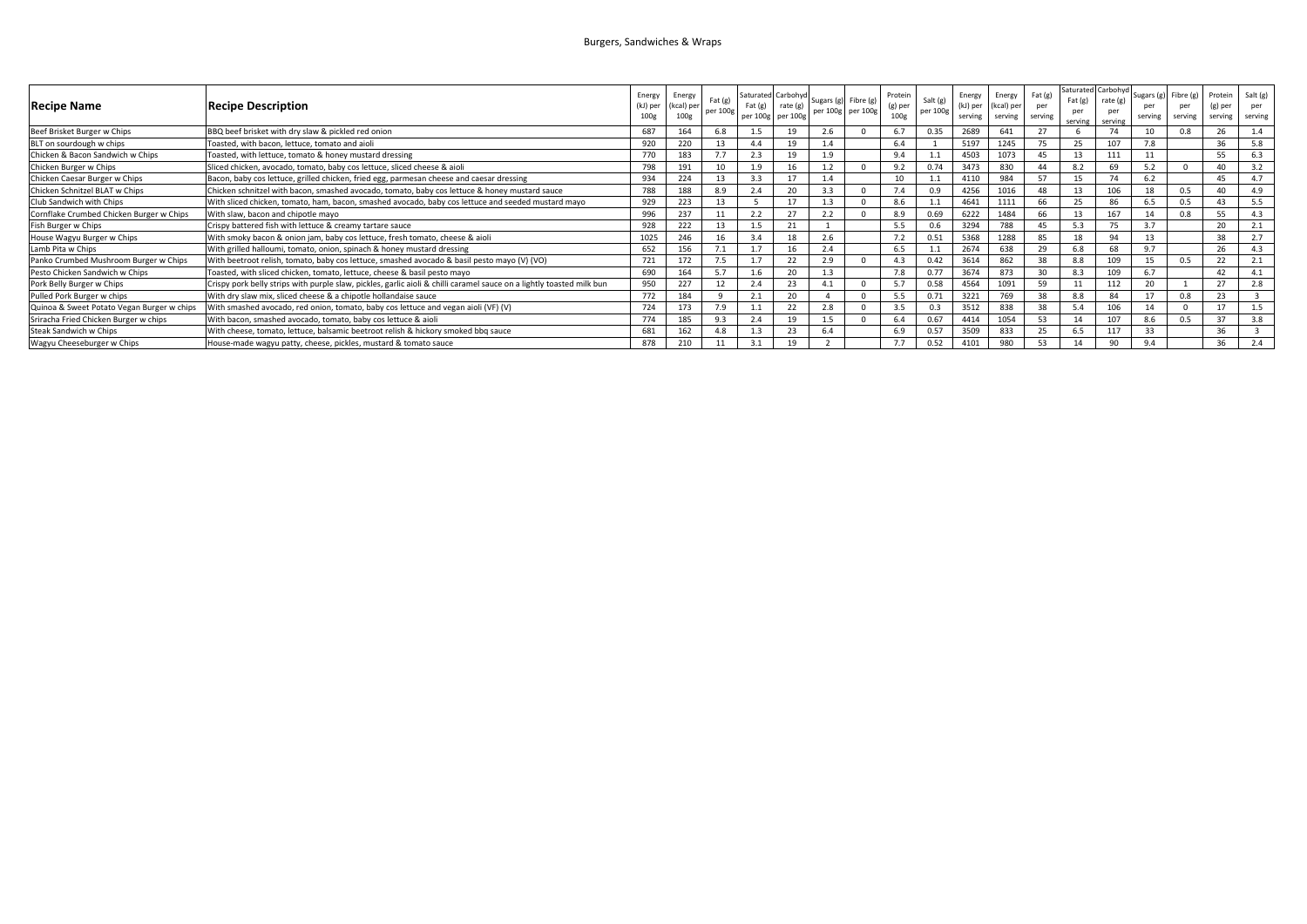| <b>Recipe Name</b>              | <b>Recipe Description</b>                                                                                                                 | Energy<br>100g           | Energy<br>(kcal) per<br>100e | Fat(e)<br>per 100g | $\therefore$ Saturated Carbohyd Sugars (g) Fig.<br>$\sim$ 100 <sub>2</sub>   Fat (g)   rate (g)   per 100g   per 100g   15/ <sup>15</sup> | per 100g per 100g | Fibre (g) | Protein  <br>(g) per<br>100g | Salt (g)<br>per 100g |      | Energy Energy Fat (g)<br>(kl) per (kcal) per<br>serving serving serving | per | Saturated Carbohyd<br>Fat<br>per<br>serving | rate (g)<br>per<br>serving |     | serving serving | Sugars (g) Fibre (g) Protein Salt (g)<br>(g) per<br>serving serving |      |
|---------------------------------|-------------------------------------------------------------------------------------------------------------------------------------------|--------------------------|------------------------------|--------------------|-------------------------------------------------------------------------------------------------------------------------------------------|-------------------|-----------|------------------------------|----------------------|------|-------------------------------------------------------------------------|-----|---------------------------------------------|----------------------------|-----|-----------------|---------------------------------------------------------------------|------|
| Beetroot & Pomegranate Salad    | With creamy feta, wild rocket, grape tomatoes, house-made blood orange dressing & dukkah (V) (GF) (VO)                                    |                          |                              | 4.5                |                                                                                                                                           |                   |           |                              | 0.97                 | 1038 | 248                                                                     |     |                                             |                            |     |                 |                                                                     |      |
| Caesar Salad                    | Crunchy cos lettuce, bacon, croutons, parmesan, egg & creamy caesar dressing                                                              |                          | 219                          |                    |                                                                                                                                           |                   |           |                              |                      | 1635 | 20/                                                                     |     |                                             |                            |     |                 |                                                                     |      |
| Caprese Salad                   | With tomatoes, torn bocconcini and basil leaves & balsamic glaze(V)                                                                       | 514                      | 124                          | 8.9                |                                                                                                                                           |                   |           |                              | 0.12                 | 1141 |                                                                         |     |                                             |                            |     |                 | 17                                                                  | 0.26 |
| Light Fennel & Orange Salad     | Fennel, rocket and orange salad with toasted pepitas and a lemony olive oil dressing (V) (VF) (GF)                                        |                          |                              |                    |                                                                                                                                           |                   |           |                              | 0.05                 |      |                                                                         |     |                                             |                            |     |                 |                                                                     |      |
| Maple-Roasted Pear Salad        | With crispy bacon, sweet potato curls, cherry tomatoes, red onion, wild rocket, toasted walnuts, shaved parmesan & honey mustard dressing | 756                      | 180                          | 8.1                | $\mathbf{z} \cdot \mathbf{r}$                                                                                                             |                   |           |                              | 0.43                 | 3471 | 828                                                                     |     |                                             | 8U                         |     |                 | 43                                                                  |      |
| Pumpkin Quinoa & Halloumi Salad | With cherry tomatoes, avocado, kale & rocket leaves with a lemon oil dressing (V)                                                         | $\overline{\phantom{a}}$ | 188                          | 9.6                | 2.9                                                                                                                                       |                   |           |                              |                      | 2948 | 70A                                                                     |     |                                             |                            |     |                 |                                                                     |      |
| Sweet Potato Halloumi Salad     | With spinach & rocket leaves, avocado, cherry tomatoes, toasted pepitas, basil leaves & honey mustard dressing                            |                          | 195                          |                    |                                                                                                                                           |                   |           |                              |                      | 2332 |                                                                         |     |                                             |                            |     |                 | 34                                                                  |      |
| Tomato & white bean salad       | With creamy feta, fresh herbs, spanish onion and a light lemon dressing (V)                                                               | 928                      | 220                          |                    |                                                                                                                                           |                   |           |                              | 0.75                 | 3812 | 0 <sup>n</sup>                                                          |     |                                             |                            | 8.9 |                 | 145                                                                 |      |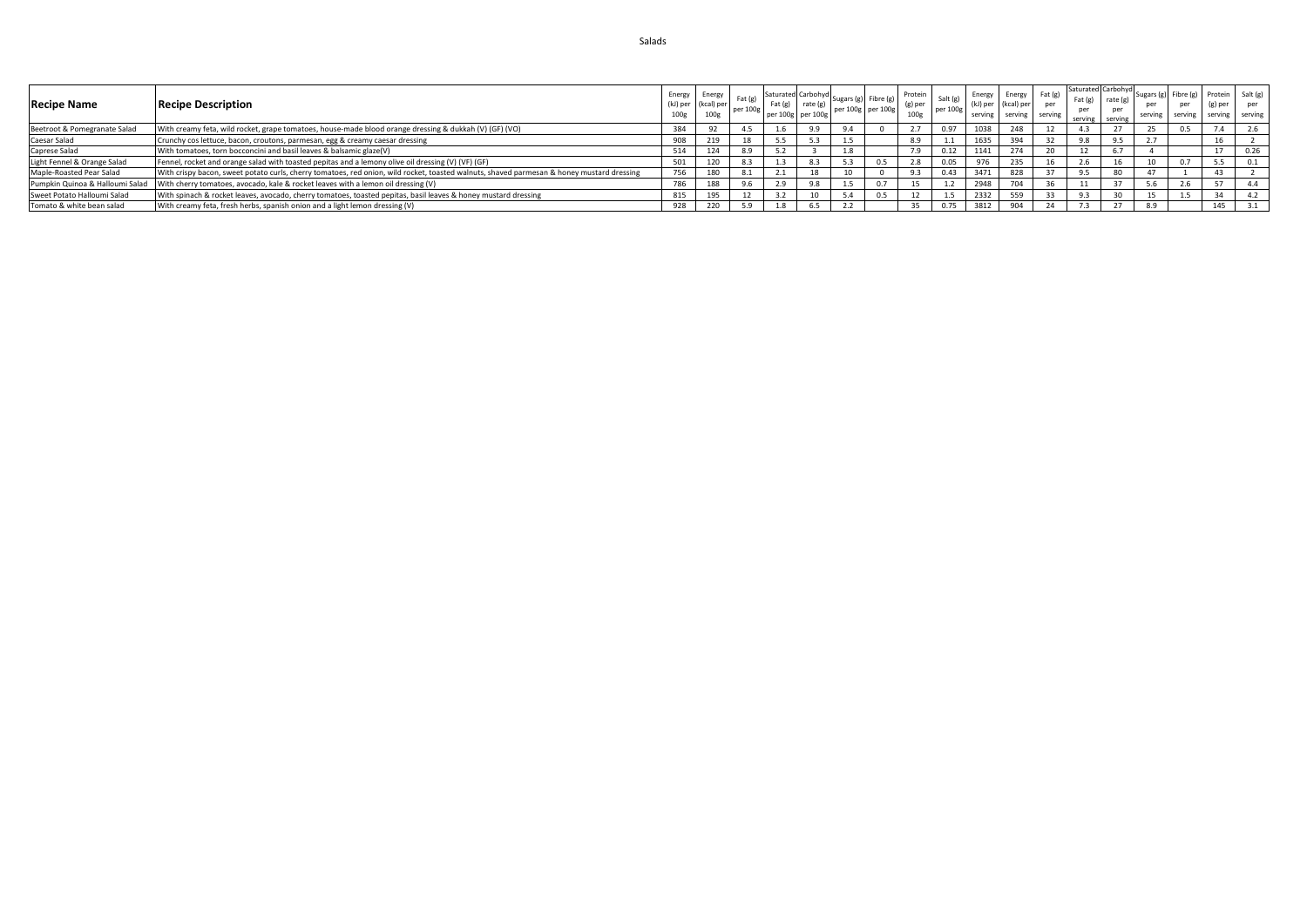| <b>Recipe Name</b>                 | <b>Recipe Description</b>                                                             | Energy<br>(kJ) per<br>100g | Energy<br>(kcal) per<br>100 <sub>g</sub> | Fat (g)<br>per 100g | $ext{Fat}(\mathbf{g})$ | rate $(g)$<br>per 100g per 100g | $\left  \begin{array}{cc} \text{Saturated} \end{array} \right $ Carbohyd Sugars (g) Fibre (g) 1 | per 100g per 100g | Protein<br>$(g)$ per<br>100g | Salt $(g)$<br>per 100g | <b>Energy</b><br>serving | Energy<br>(kJ) per (kcal) per<br>serving | Fat(g)<br>per<br>serving | Saturated Carbohyd<br>Fat(g)    | rate (g)<br>per<br>serving serving | serving | Sugars $(g)$ Fibre $(g)$<br>per<br>serving | Protein<br>$(g)$ per<br>serving | Salt(g)<br>per<br>serving |
|------------------------------------|---------------------------------------------------------------------------------------|----------------------------|------------------------------------------|---------------------|------------------------|---------------------------------|-------------------------------------------------------------------------------------------------|-------------------|------------------------------|------------------------|--------------------------|------------------------------------------|--------------------------|---------------------------------|------------------------------------|---------|--------------------------------------------|---------------------------------|---------------------------|
| Pizza - BBQ Chicken                | With bacon, mushrooms & mozzarella                                                    | 931                        | 221                                      | 7.8                 | 3.6                    |                                 |                                                                                                 |                   | 13                           | 1.5                    | 4422                     | 1051                                     |                          |                                 | 118                                |         |                                            | 62                              | 7.3                       |
| Pizza - Chicken Halloumi & Chorizo | With mozzarella & chipotle hollandaise                                                | 1054                       | 251                                      |                     | 4.8                    | 23                              | 0.6                                                                                             |                   |                              |                        | 4142                     | 988                                      |                          | 19                              | 91                                 |         |                                            |                                 | 7.9                       |
| Pizza - Chicken Mushroom Brie      | with Mozzarella & Napoli                                                              | 802                        | 190                                      | 5.8                 | 3.1                    | 23                              |                                                                                                 |                   |                              | 1.1                    | 3370                     | 800                                      |                          | 13                              | 95                                 | 4.6     |                                            |                                 | 4.4                       |
| Pizza - Ham & pineapple            | With mozzarella & napoli                                                              | 699                        | 166                                      | 3.5                 | 1.9                    | 24                              |                                                                                                 |                   | 9.5                          | 1.2                    | 2936                     | 695                                      |                          | 7.8                             | 101                                |         |                                            | 40                              | 5.2                       |
| Pizza - Margherita                 | With fresh basil, mozzarella & napoli (V)                                             | 869                        | 206                                      |                     | 3.3                    | 27                              |                                                                                                 |                   |                              |                        | 2990                     | 710                                      |                          |                                 | 93                                 |         |                                            | 37                              | 3.5                       |
| Pizza - Meat Eater                 | Pepperoni, chorizo, ham, bacon, mozzarella & napoli                                   | 952                        | 227                                      |                     | 4.7                    |                                 |                                                                                                 |                   |                              | 1.7                    | 4333                     | 1034                                     |                          |                                 | 96                                 | 5.8     |                                            |                                 | 7.6                       |
| Pizza - Mushroom & Spinach (Vego)  | With red onion, mozzarella & napoli (V) (VO)                                          | 640                        | 152                                      | 3.3                 | 1.7                    | 23                              |                                                                                                 |                   | 7.7                          | 0.72                   | 2752                     | 652                                      |                          | $\overline{\phantom{a}}$<br>7.5 | 98                                 | 5.9     |                                            | 33                              | 3.1                       |
| Pizza - Pepperoni                  | With mozzarella & napoli                                                              | 920                        | 219                                      | 7.4                 | 3.4                    |                                 |                                                                                                 |                   |                              | 1.3                    | 3222                     | 766                                      |                          |                                 | 93                                 | 3.9     |                                            | 40                              | 4.5                       |
| Pizza - Stella Sunrise Brekky      | Prosciutto, bacon & onion jam, oven-fried eggs, tomatoes, rocket, mozzarella & napoli | 869                        | 206                                      |                     | 2.4                    |                                 |                                                                                                 |                   |                              | 0.95                   | 4569                     | 1084                                     | 31                       |                                 | 110                                |         |                                            |                                 |                           |
| Pizza - Wagyu Savoury Mince        | Our house-made wagyu savoury mince & mozzarella                                       | 800                        | 190                                      |                     | 3.2                    |                                 |                                                                                                 |                   | 9.8                          | 0.85                   | 3479                     | 828                                      |                          |                                 | 96                                 |         | 0.5                                        |                                 | 3.7                       |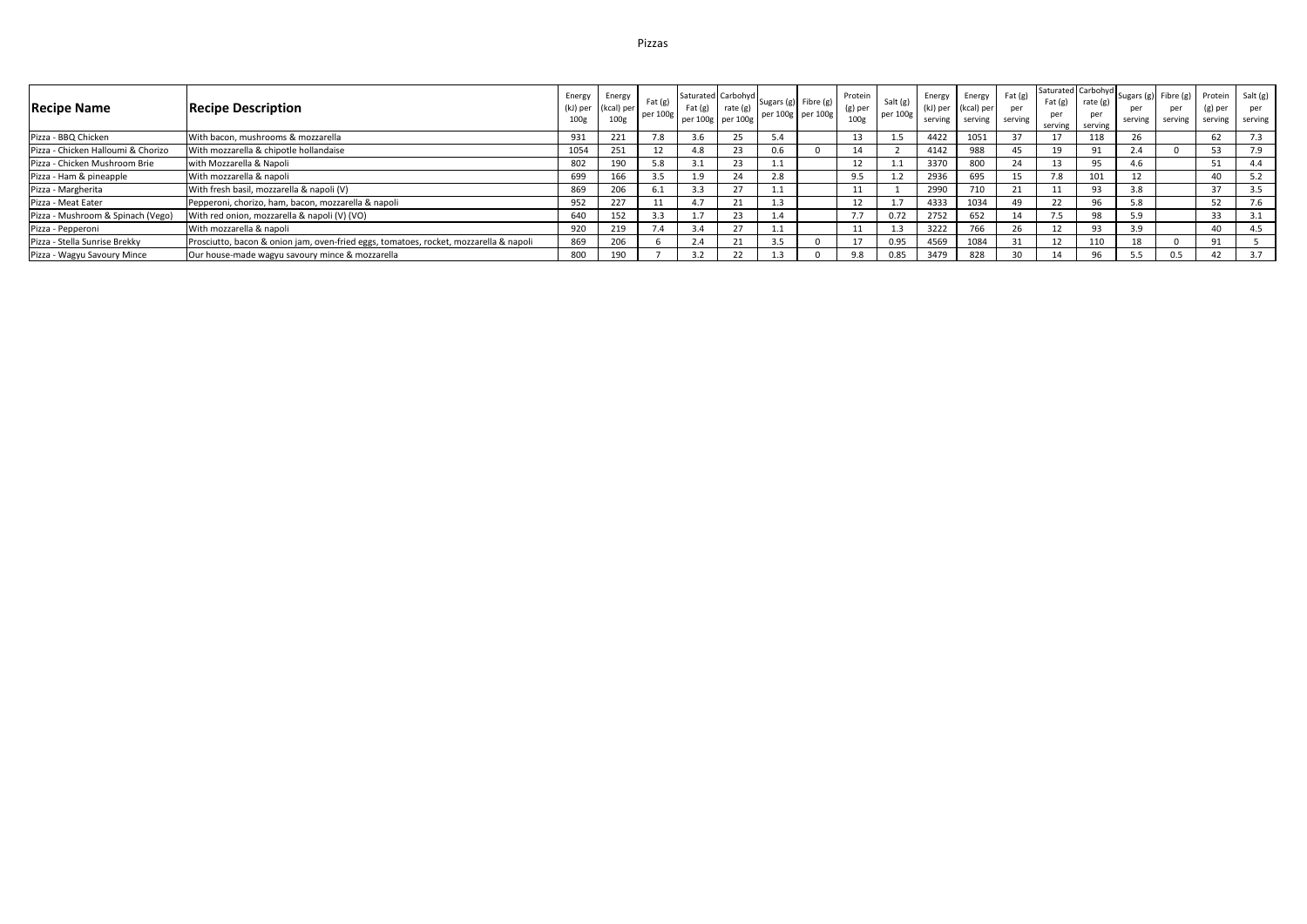| <b>Recipe Name</b>                               | <b>Recipe Description</b>                                           | 100g | Energy Energy<br>(kJ) per (kcal) per<br>100 <sub>g</sub> | Fat(g)<br>per 100g | $\sim$ Saturated Carbohyd Sugars (g) Fibre (g) $\vert \cdot \vert$<br>per 100g per 100g | Fat $(g)$ rate $(g)$ | per 100g per 100g | Protein<br>(g) per<br>100 <sub>g</sub> | Salt (g)<br>per 100g | Energy<br>(kJ) per<br>serving | Energy<br>(kcal) per<br>serving | Fat(g)<br>per<br>serving | Fat (g)<br>serving | Saturated Carbohyd<br>rate $(g)$<br>serving | Sugars (g) Fibre (g)<br>serving | per<br>serving | Protein<br>(g) per<br>serving | Salt $(g)$<br>per<br>serving |
|--------------------------------------------------|---------------------------------------------------------------------|------|----------------------------------------------------------|--------------------|-----------------------------------------------------------------------------------------|----------------------|-------------------|----------------------------------------|----------------------|-------------------------------|---------------------------------|--------------------------|--------------------|---------------------------------------------|---------------------------------|----------------|-------------------------------|------------------------------|
| Pasta - Carbonara Fettuccine                     | Bacon & mushroom with creamy sauce, parmesan & fresh herbs          | 1248 | 298                                                      |                    | 3.6                                                                                     | 31                   |                   | 8.8                                    | 0.57                 | 4742                          | 1133                            | 59                       |                    | 116                                         | 6.3                             |                | 34                            | 2.2                          |
| Pasta - Chicken & Mushroom Pappardelle           | With a creamy mushroom sauce & fresh herbs                          | 1218 | 290                                                      |                    | 4.3                                                                                     | 32                   |                   | 12                                     | 0.43                 | 4289                          | 1022                            |                          | 15                 | 112                                         |                                 |                | 43                            | 1.5                          |
| Pasta - Chicken Pesto Fettuccine                 | With blistered cherry tomatoes & parmesan                           | 1350 | 322                                                      | 16                 | 2.3                                                                                     | 25                   |                   | 20                                     | 0.7                  | 6681                          | 1595                            | 79                       |                    | 122                                         |                                 |                | 98                            | 3.5                          |
| Pasta - Chilli Chorizo                           | In napoli with olives & parmesan                                    | 962  | 229                                                      | 9.9                | 3.2                                                                                     | 27                   |                   | 77                                     | 0.77                 | 4291                          | 1023                            |                          | 14                 | 122                                         |                                 |                | 35                            | 3.5                          |
| Pasta - Garlic Tiger Prawn Linguine              | With cherry tomatoes, rocket, parmesan & parsley salsa              | 1249 | 297                                                      |                    |                                                                                         | 36                   | 0.5               | 13                                     | 0.25                 | 3873                          | 922                             | 36                       | 15                 | 110                                         |                                 |                | 40                            | 0.77                         |
| Pasta - Meatball Fettucine                       | In napoli with olives, rocket & parmesan                            | 911  | 216                                                      |                    |                                                                                         | 32                   |                   | 9.7                                    | 0.19                 | 5991                          | 1420                            | 35                       |                    | 212                                         | 19                              |                |                               | 1.2                          |
| Pasta - Mushroom & Asparagus                     | With bacon, mixed herbs & parmesan                                  | 1425 | 342                                                      | 23                 | 3.8                                                                                     | 27                   | 0.5               | 7.1                                    | 0.36                 | 6161                          | 1479                            | 98                       | 16                 | 117                                         | 6.1                             | 1.3            | 31                            | 1.5                          |
| Pasta - Ricotta Cherry Tomato & Basil Fettuccine | Deliciously creamy with roasted garlic (V)                          | 1461 | 348                                                      | 15                 | 6.6                                                                                     | 34                   |                   | 19                                     | 0.29                 | 4966                          | 1184                            |                          | 23                 | 114                                         | 7.6                             |                | 65                            |                              |
| Pasta - Roast Pumpkin Ravioli                    | In sage butter with herbed ricotta & candied walnuts (V)            | 898  | 215                                                      |                    | 6.1                                                                                     | 16                   | 0.5               | 6.8                                    | 0.33                 | 2828                          | 678                             |                          | 19                 | 51                                          | 7.9                             | 0.9            |                               |                              |
| Pasta - Roasted Pumpkin & Spinach Fettucine      | With cherry tomatoes, spinach, feta, parmesan & cream (V)           | 1186 | 282                                                      |                    |                                                                                         | 28                   |                   | 16                                     | 0.33                 | 5217                          | 1243                            |                          | 8.9                | 122                                         |                                 |                |                               |                              |
| Pasta - Smoked Salmon                            | With peas, onions, wild rocket & creamy sauce                       | 1076 | 256                                                      |                    | 1.3                                                                                     | 30                   |                   | 9.5                                    | 0.47                 | 4154                          | 990                             | 42                       | - 5.1              | 115                                         | 5.4                             | 0.5            | 37                            | 1.8                          |
| Pasta - Spaghetti Bolognese                      | With parmesan & fresh herbs                                         | 720  | 171                                                      | 6.6                | 2.9                                                                                     | 18                   |                   | 10                                     | 0.55                 | 2867                          | 682                             | 26                       |                    | 71                                          | 6.7                             |                | 40                            | 2.2                          |
| Pasta- Chilli & Garlic Calamari                  | With pea pesto, crispy chorizo, peas, salsa verde & shaved parmesan | 1022 | 243                                                      | 97                 | 2.9                                                                                     |                      |                   | 10                                     | 0.76                 | 4012                          | 955                             | 38                       |                    | 114                                         | 8.8                             | 0.5            | 39                            |                              |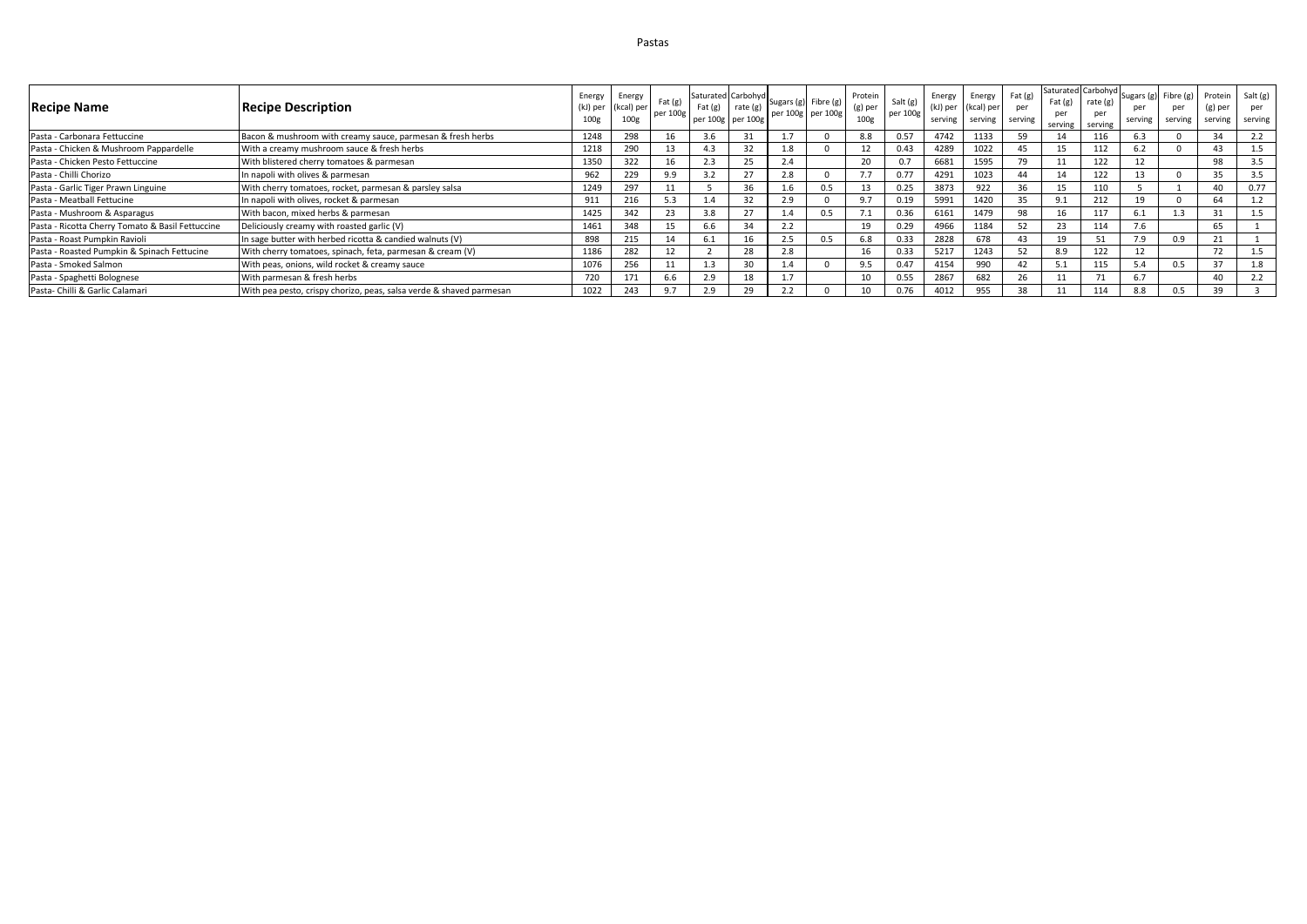| <b>Recipe Name</b>        | <b>Recipe Description</b>                                                                                      | 100g | Energy Energy<br>(kJ) per (kcal) per<br>100 <sub>g</sub> | Fat(e)<br>ner 100g | $ext{Fat}$ (g)                  | [Saturated Carbohyd Sugars (g) Fibre (g)  <br>rate (g)<br>per 100g per 100g |          | per 100g per 100g | Protein<br>(g) per<br>100 <sub>g</sub> | Salt (g)<br>per 100g | Energy<br>(kJ) per<br>serving | (kcal) per<br>serving | Energy Fat (g)<br>per<br>serving | Fat $(g)$ rate $(g)$<br>per<br>serving serving | Saturated Carbohyd | per<br>serving | per | (g) per         | Sugars (g) Fibre (g) Protein Salt (g)<br>serving serving serving |
|---------------------------|----------------------------------------------------------------------------------------------------------------|------|----------------------------------------------------------|--------------------|---------------------------------|-----------------------------------------------------------------------------|----------|-------------------|----------------------------------------|----------------------|-------------------------------|-----------------------|----------------------------------|------------------------------------------------|--------------------|----------------|-----|-----------------|------------------------------------------------------------------|
| Bangers & Mash            | With house-made traditional gravy, peas & creamy mashed potato                                                 | 483  |                                                          |                    |                                 |                                                                             |          |                   |                                        | 0.33                 | 2994                          |                       |                                  |                                                |                    | 12             |     |                 |                                                                  |
| Battered Fish & Chips     | Battered fish with seasoned chips, salad, tartare & lemon                                                      | 935  | $\sim$ $\sim$<br>224                                     |                    |                                 | 12                                                                          | $\pm .2$ |                   |                                        | 0.36                 | 3477                          | 833                   |                                  |                                                | 44                 | 4.5            | 0.7 |                 |                                                                  |
| Crispy Skinned Salmon     | Salmon fillet with peas, asparagus & lemon caper sauce                                                         | 996  | <b>441</b>                                               |                    | 8.1                             | 1.5                                                                         | 0.7      |                   |                                        |                      | 3627                          |                       |                                  |                                                | 5.5                |                |     |                 | 0.28                                                             |
| Lemon Pepper Calamari     | With chips, salad, aioli & lemon                                                                               | 805  | 192                                                      | כ.פ                |                                 | 12                                                                          |          |                   |                                        | 0.83                 | 4213                          |                       |                                  | 8.8                                            | n.                 | 7.6            |     | $\sim$ $\sim$   | 4.3                                                              |
| Rump Chips & Slaw         | 250g rump with slaw, seasoned chips & house-made mushroom sauce                                                | 480  | 44                                                       |                    |                                 |                                                                             |          | J.5               |                                        | 0.13                 | 2821                          | 674                   |                                  |                                                |                    | 6.9            |     |                 | 0.76                                                             |
| Salt & Pepper Calamari    | With chips, salad, aioli & lemon                                                                               | 765  | 182                                                      |                    |                                 | 14                                                                          |          |                   |                                        | 0.36                 | 4057                          | 966                   |                                  | 6.3                                            |                    |                | 0.7 | $\rightarrow$ - | 1.9                                                              |
| Schnitzel Creamy Mushroom | Panko crumbed butterflied chicken schnitzel with creamy house-made mushroom sauce. Served with chips & salad   | 614  |                                                          |                    |                                 | 14                                                                          | 3.6      |                   |                                        | 0.54                 | 3793                          | 901                   |                                  |                                                | 86                 | 22             | 0.7 | 70              | 3.3                                                              |
| Schnitzel Parmigiana      | Panko crumbed butterflied chicken schnitzel topped with melted cheese, napoli & ham. Served with chips & salad | 726  | 173                                                      |                    | $\mathcal{L} \cdot \mathcal{L}$ |                                                                             |          |                   |                                        |                      | 4666                          | 1110                  | 20                               |                                                | 0 <sup>n</sup>     | 26             | 0.7 | <b>QQ</b>       | 5.8                                                              |
| Seafood Basket            | Crispy battered hoki, lemon pepper calamari, panko crumbed prawns & seasoned chips                             | 897  | 215                                                      |                    |                                 | 12                                                                          |          |                   |                                        | 0.66                 | 5418                          | 1297                  | 74                               |                                                |                    | 6.7            | 0.7 | 82              |                                                                  |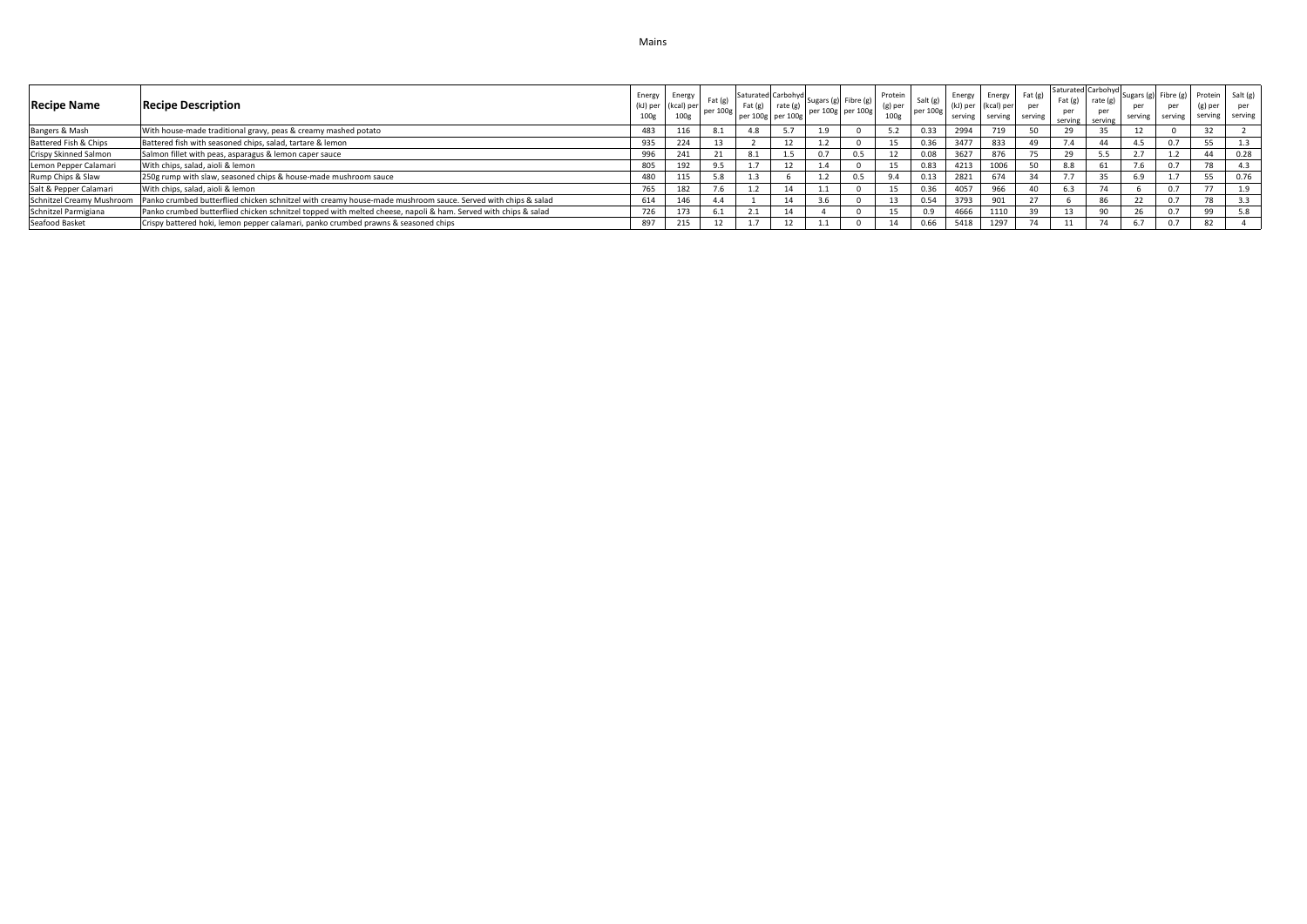# Children

| <b>Recipe Name</b>          | <b>Recipe Description</b>                                                               | Energy<br>(kJ) per<br>100 <sub>g</sub> | Energy<br>(kcal) per | Fat $(g)$<br>per 100g | Fat (g)<br>$\degree$ per 100g   per 100g | $rac{1}{\pi}$ rate (g) | . Saturated Carbohyd Sugars (g) Fibre (g) I<br>per 100g per 100g |     | Protein<br>$(g)$ per<br>100g | Salt (<br>per 100g | Energy<br>(kJ) per<br>serving | Energy<br>(kcal) per<br>serving | $ext{Fat}$ (g)<br>per<br>serving | Saturated Carbohyd<br>Fat $(g)$<br>serving | rate (g)<br>per<br>serving | serving | per<br>serving | Sugars (g) Fibre (g) Protein Salt (g)<br>(g) per<br>serving serving | per |
|-----------------------------|-----------------------------------------------------------------------------------------|----------------------------------------|----------------------|-----------------------|------------------------------------------|------------------------|------------------------------------------------------------------|-----|------------------------------|--------------------|-------------------------------|---------------------------------|----------------------------------|--------------------------------------------|----------------------------|---------|----------------|---------------------------------------------------------------------|-----|
| Children's Avo on Toast     | Plain avocado on toast (V) (VF)                                                         | 408                                    |                      |                       | 0.7                                      |                        |                                                                  | 0.5 | 2.5                          | 0.26               | 1580                          | 376                             |                                  | 2.6                                        |                            |         |                | 9.6                                                                 |     |
| Children's Classic Brekky   | Scrambled egg, bacon, hash brown and toast soldiers                                     | 609                                    | 146                  | 8.6                   | 2.5                                      | -12                    |                                                                  |     | 5.1                          | 0.63               | 3506                          | 840                             |                                  | 14                                         | פס                         |         |                |                                                                     | 3.6 |
| Children's Nuggets & Chips  | Chicken nuggets, chips & sauce                                                          | 467                                    | 111                  |                       |                                          |                        |                                                                  |     |                              | 0.4                | 2474                          | 590                             |                                  | 5.5                                        |                            |         |                |                                                                     |     |
| Children's Pancakes w maple | With Maple Syrup & Ice Cream                                                            | 558                                    | 132                  |                       | 0.7                                      |                        |                                                                  |     |                              | 0.41               | 2899                          | 687                             |                                  | 3.8                                        | 124                        |         |                |                                                                     |     |
| Children's Pizza - Cheese   | Handstretched cheese pizza (V)                                                          | 445                                    |                      |                       | 1.4                                      |                        |                                                                  |     |                              | 0.42               | 1877                          | 445                             |                                  |                                            | 62                         |         |                |                                                                     | 1.8 |
| Children's Waffle Fingers   | Toasted waffle fingers rolled in cinnamon sugar and served with choc hazelnut sauce (V) | 875                                    | 208                  |                       |                                          |                        |                                                                  |     |                              |                    | 3761                          | 895                             | 35                               |                                            | 135                        | 104     |                | 9.9                                                                 |     |